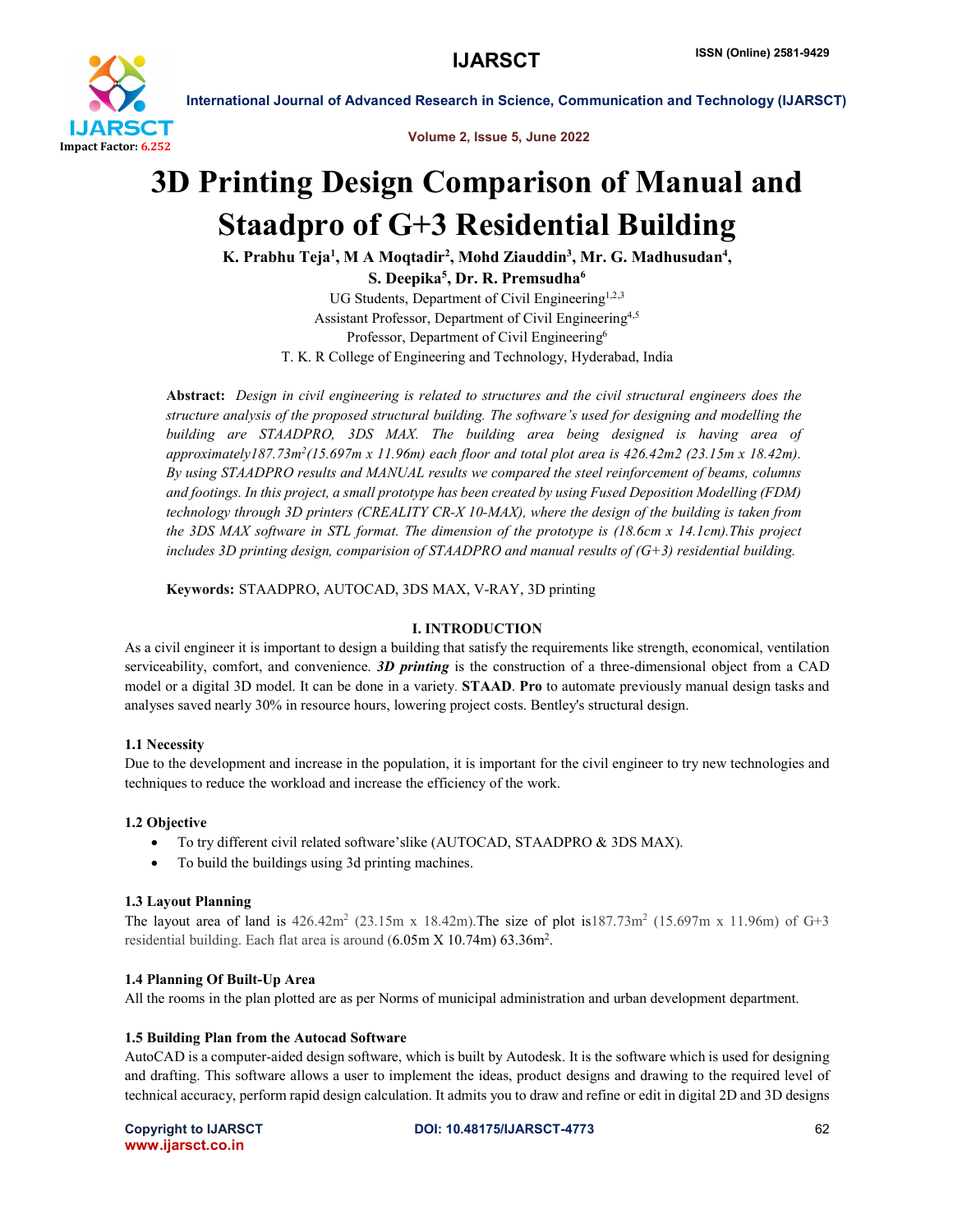

# Volume 2, Issue 5, June 2022

faster and without difficulty than, manual drawing which usually take a lot of time. The civil engineers and architects use the software for the purpose of making plans, elevations, and sections of the building or other projects with accuracy. The software gives easy access to other software's like STAADPRO and 3ds max to simplify the work and more detailing to the work in structural designing and 3d animations and views.



Fig. 1.5: Building plan

# II. COMPARISON OFMANUAL AND STAADPRO RESULTS

# 2.1 Design Specifications

Structural design is carried as per the following R.C.C elements: As per IS:456-2000 & SP16-1978 Reinforcement. Characteristic strength of concrete,

- $\bullet$  F<sub>ck</sub>=25 N/mm<sup>2</sup>
- Grade of steel Fy=500 N/mm2(HYSD bars)
- SBC-250 KN/mm2
- Clear cover to reinforcement bar
- Beams-25mm
- Columns 40mm
- Slabs-20mm
- Foundations-50mm

# 2.2 Comparison of Single Reinforced Beam (B84)

- $L=3.5m$
- DIM:230X300mm
- A<sub>st</sub> req= $640$ mm<sup>2</sup>

| <b>DESCRIPTION</b> | <b>Top. Reinforcement</b> | <b>Bottom. Reinforcement</b> | AREA OF STEEL<br>(mm <sup>2</sup> ) |  |  |
|--------------------|---------------------------|------------------------------|-------------------------------------|--|--|
| <b>MANUAL</b>      | $2 - 120$                 | $4 - 160$                    | 1030                                |  |  |
| <b>STAADPRO</b>    | $3 - 120$                 | $3 - 120$                    | 680                                 |  |  |

# Table.2.2: Beam steel reinforcement details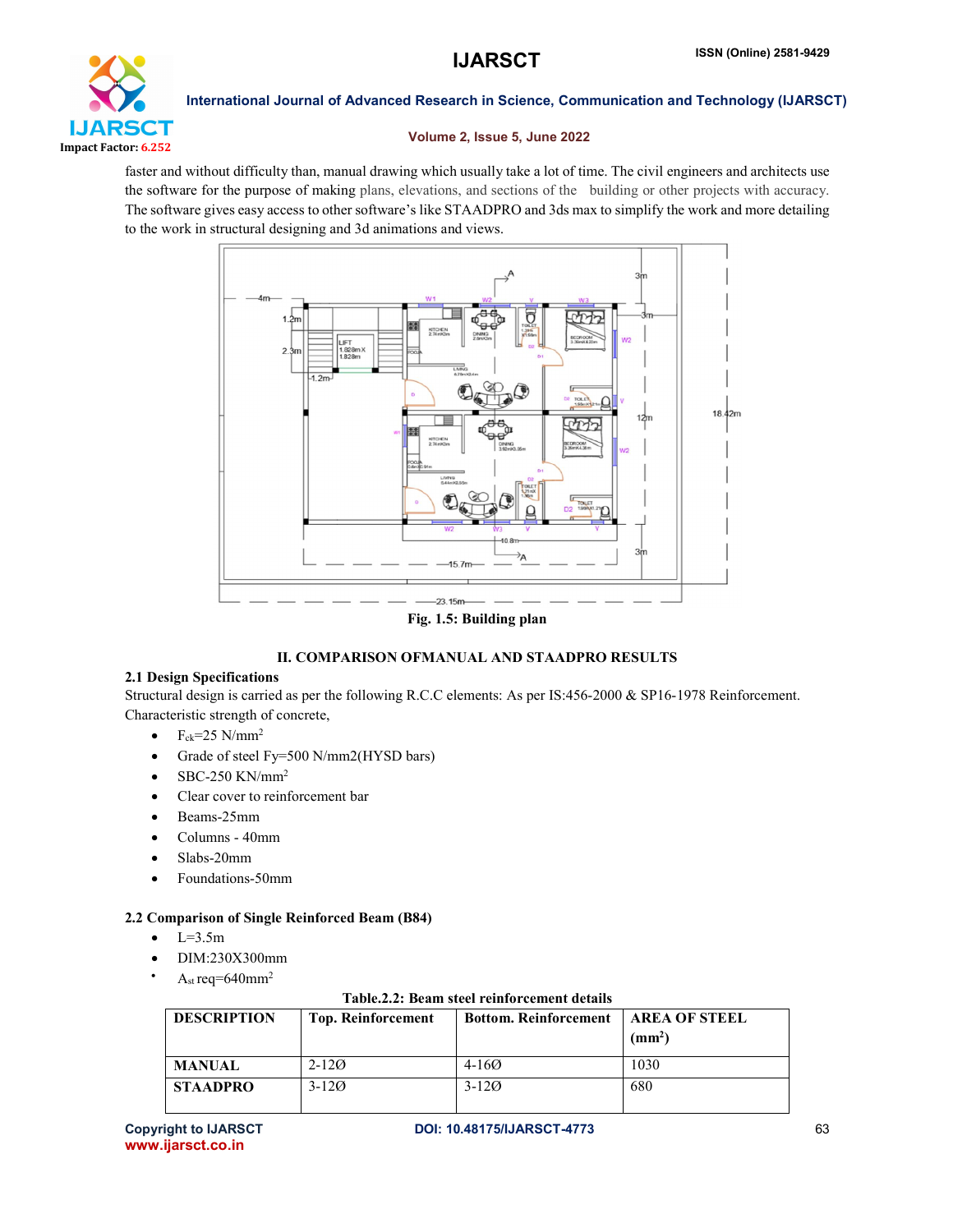# I JARS DП Impact Factor: 6.252

International Journal of Advanced Research in Science, Communication and Technology (IJARSCT)

# Volume 2, Issue 5, June 2022



Fig. 2.2: Single reinforced beam

# 2.3 Comparison of Double Reinforced Beam (B85)

- $-L=5.8m$
- DIM:230X300mm
- $A<sub>st</sub>req=1220mm<sup>2</sup>$

#### Table 2.3: Beam steel reinforcement details

| <b>DESCRIPTION</b> | Top.<br>Reinforcement | <b>Bottom. Reinforcement</b> | <b>AREA OF STEEL</b><br>(mm <sup>2</sup> ) |
|--------------------|-----------------------|------------------------------|--------------------------------------------|
| <b>MANUAL</b>      | $3 - 160$             | $6-160$                      | 1800                                       |
| <b>STAADPRO</b>    | $3 - 200$             | $5 - 120$                    | 1500                                       |



Fig. 2.3: (B) Double reinforced beam

# 2.4 Comparison of Short Column (C5)

- $-L=3m$
- DIM:(230X300) mm
- A<sub>st</sub>req=690mm<sup>2</sup>

| Table 2.4: Column steel reinforcement details |                                      |                                            |  |  |  |
|-----------------------------------------------|--------------------------------------|--------------------------------------------|--|--|--|
| <b>DESCRIPTION</b>                            | <b>STEEL</b><br><b>REINFORCEMENT</b> | <b>AREA OF STEEL</b><br>(mm <sup>2</sup> ) |  |  |  |
| <b>MANUAL</b>                                 | $4 - 160$                            | 804                                        |  |  |  |
| <b>STAADPRO</b>                               | $8-120$                              | 904                                        |  |  |  |

#### Table 2.4: Column steel reinforcement details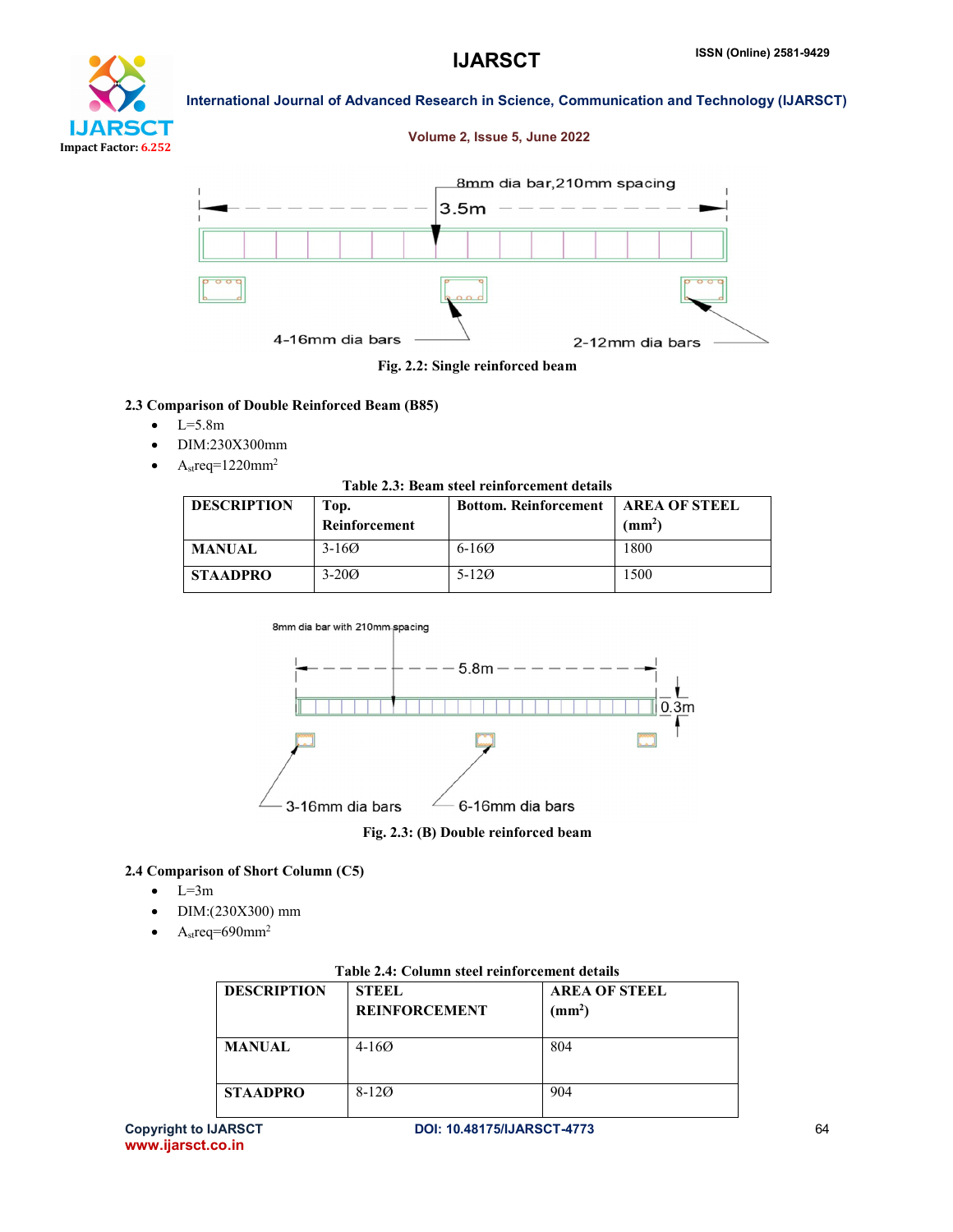# I JARS CT Impact Factor: 6.252

#### Volume 2, Issue 5, June 2022

International Journal of Advanced Research in Science, Communication and Technology (IJARSCT)







Fig. 2.4: (B) Column reinforcement (STAADPRO)

# 2.5 Comparison of Isolated Footing

- MANUAL FOOTING: (1.8X1.8) m.
- STAADPRO FOOTING: (2X2) m.

Table 2.5: Isolated footing steel reinforcement details

| <b>DESCRIPTION</b> | T.M.S.R                                                 | <b>T.B.S.R</b>                                       | S.S.T.R                                    | S.S.B.R                                                  | <b>STEELAREAm</b><br>m <sup>2</sup> |
|--------------------|---------------------------------------------------------|------------------------------------------------------|--------------------------------------------|----------------------------------------------------------|-------------------------------------|
| <b>MANUAL</b>      | $12-12 \text{mm}$ $\varnothing$<br>$@140$ mm<br>spacing | $12-12 \text{mm}$ $\varnothing$<br>@140mm<br>spacing | $12-12 \text{mm}$<br>$@.140$ mm<br>spacing | $12-12 \text{mm}$ $\varnothing$<br>$@.140$ mm<br>spacing | 5400                                |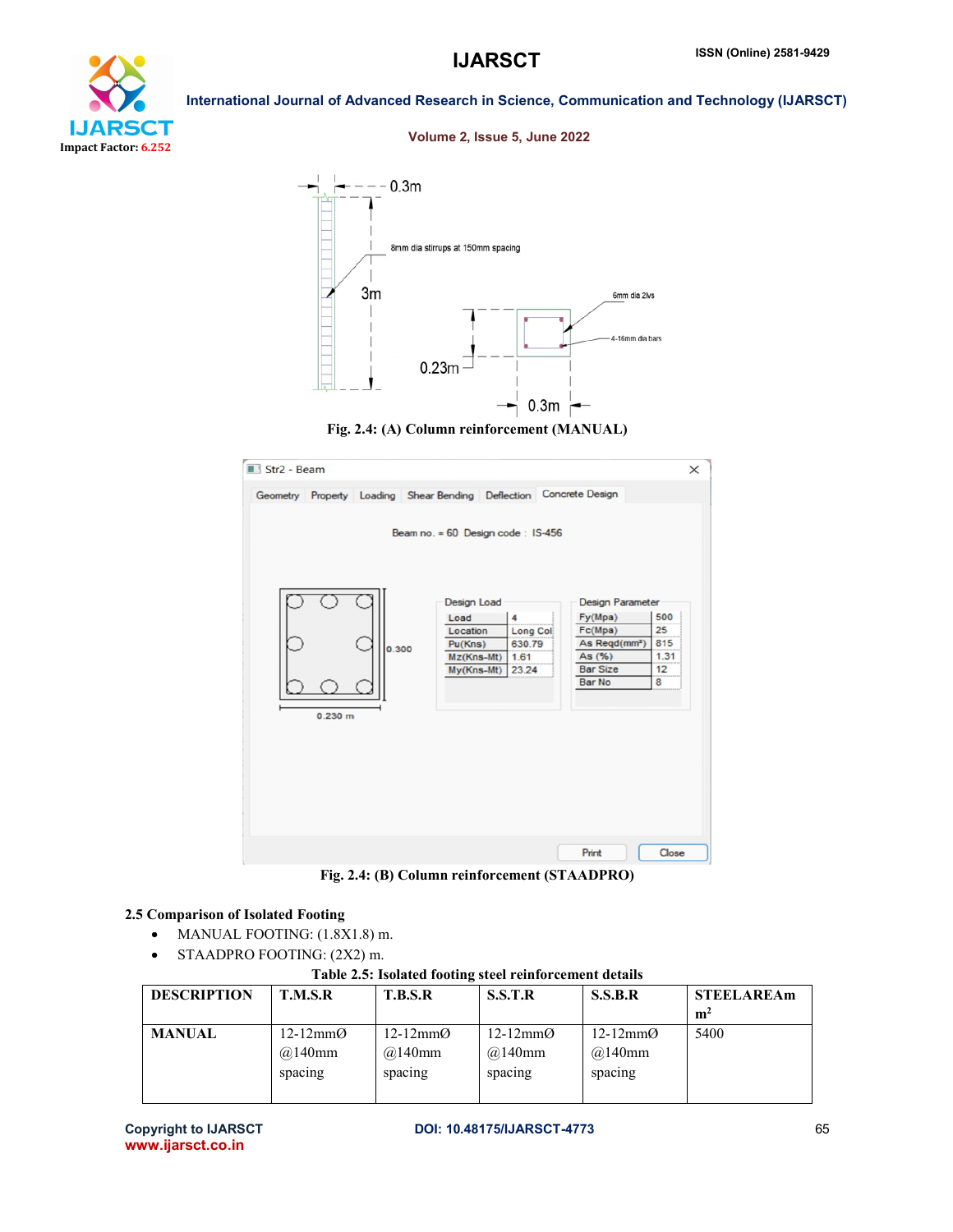4100



# International Journal of Advanced Research in Science, Communication and Technology (IJARSCT)

9-12mmØ

9-12mmØ

|    | @235mm                                                               | @235mm           | @235mm                                                          | @235mm                                                                             |  |
|----|----------------------------------------------------------------------|------------------|-----------------------------------------------------------------|------------------------------------------------------------------------------------|--|
|    | spacing                                                              | spacing          | spacing                                                         | spacing                                                                            |  |
| 2m | pedestal<br>6mm dia<br>spacing 230mm<br>$D=0.48$<br>0.3 <sub>m</sub> | $\mathbb{Z}$     | 0.3 <sub>m</sub><br>$\overline{\mathbb{A}}$<br>0.6 <sub>m</sub> | 12-12mm dia bars<br>spacing 140mm both ways<br>top and bottom layers<br>$d = 0.45$ |  |
|    | 0.6 <sub>m</sub><br>0.6 <sub>m</sub>                                 |                  | 0.23m<br>0.3m                                                   | 1.8 <sub>m</sub>                                                                   |  |
|    |                                                                      | 1.8 <sub>m</sub> |                                                                 |                                                                                    |  |

#### Volume 2, Issue 5, June 2022

9-12mmØ





Fig. 2.5: (B) Isolated footing reinforcement(STAADPRO).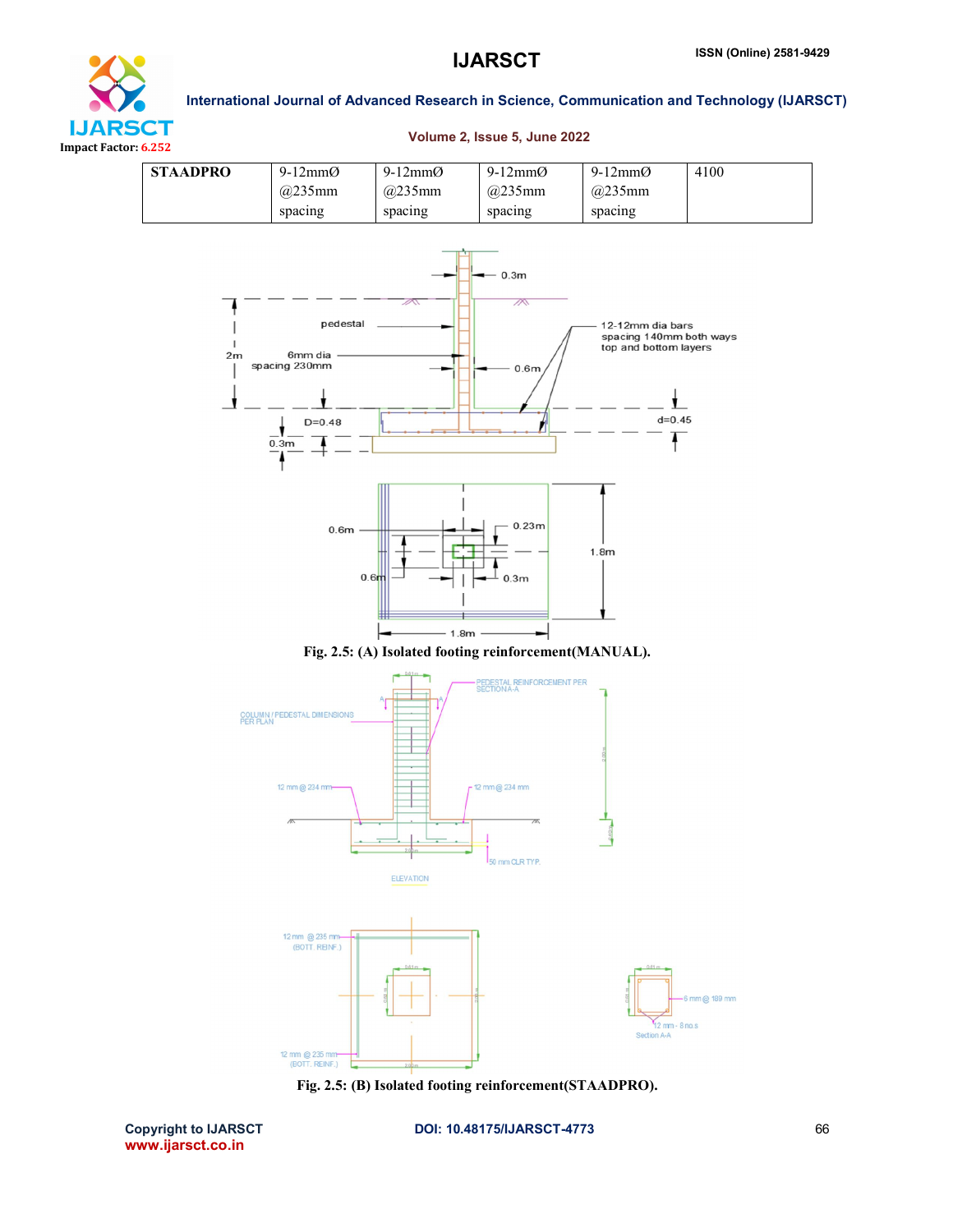

## Volume 2, Issue 5, June 2022

# 2.6 Comparison of Combined Footing

### SIZE OF FOOTINGS

- MANUAL FOOTING: (4X3) m.
- STAADPRO FOOTING: (4.3X2.8) m.

Table 2.6: Combined footing steel reinforcement details

| <b>DESCRIPTION</b> | T.M.S.R                         | <b>T.B.S.R</b> | S.S.T.R    | <b>S.S.B.R</b>     | <b>STEEL AREA</b> |
|--------------------|---------------------------------|----------------|------------|--------------------|-------------------|
|                    |                                 |                |            |                    | mm <sup>2</sup>   |
| <b>MANUAL</b>      | $22-16$ mm $\odot$              | 22-16 $mm$ Ø   | 22-16 $mm$ | $22-16$ mm $\odot$ | 17684             |
|                    | @150mm                          | @150mm         | @150mm     | @150mm             |                   |
|                    | spacing                         | spacing        | spacing    | spacing            |                   |
|                    |                                 |                |            |                    |                   |
| <b>STAADPRO</b>    | $14-20 \text{mm}$ $\varnothing$ | 22-16 $mm$     | 22-16 $mm$ | $22-16$ mm $\odot$ | 17659             |
|                    | @355mm                          | @210mm         | @210mm     | @210mm             |                   |
|                    | spacing                         | spacing        | spacing    | spacing            |                   |
|                    |                                 |                |            |                    |                   |









Copyright to IJARSCT **DOI: 10.48175/IJARSCT-4773** 67 www.ijarsct.co.in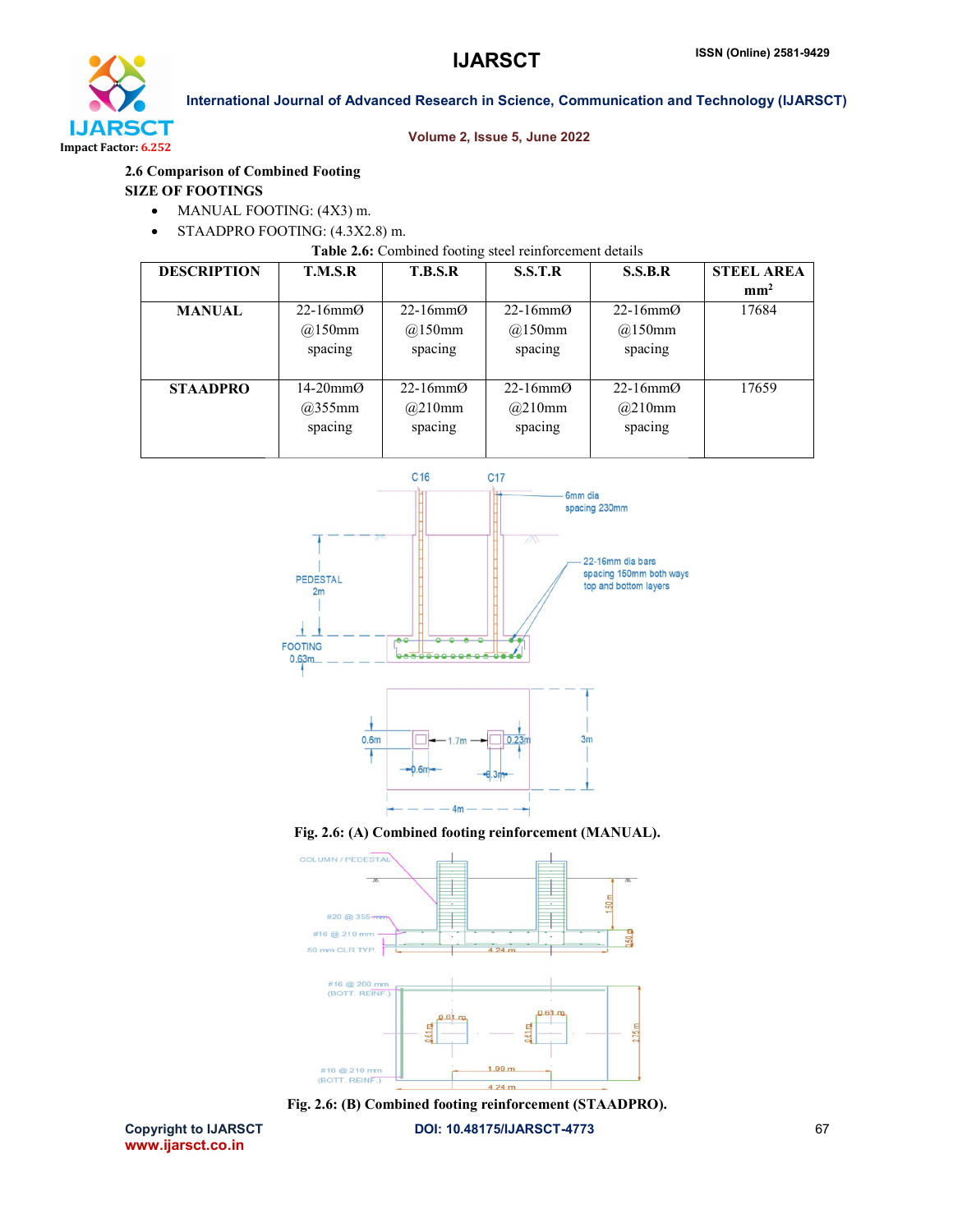

## Volume 2, Issue 5, June 2022

# III. 3D DESIGN AND PRINTING OF G+3 RESIDENTIAL BUILDING

# 3.1 3DS MAX

3ds Max is broadly used by civil engineers and architects for 3D design visualization. 3ds Max helps the designers to render drawings in photo-realistic visualization that are created using AutoCAD or any other CAD software.3DsMax is a professional 3D modeling and rendering program for design visualization and animation. V-ray is the additional software, or the plugin used for rendering and animation for higher quality.



Fig. 3.1: (A) Exterior design of G+3 residential building



Fig. 3.1: (B) Interior design of bedroom



www.ijarsct.co.in

Copyright to IJARSCT **DOI: 10.48175/IJARSCT-4773** 68 Fig. 3.1: (C) Interior design of hall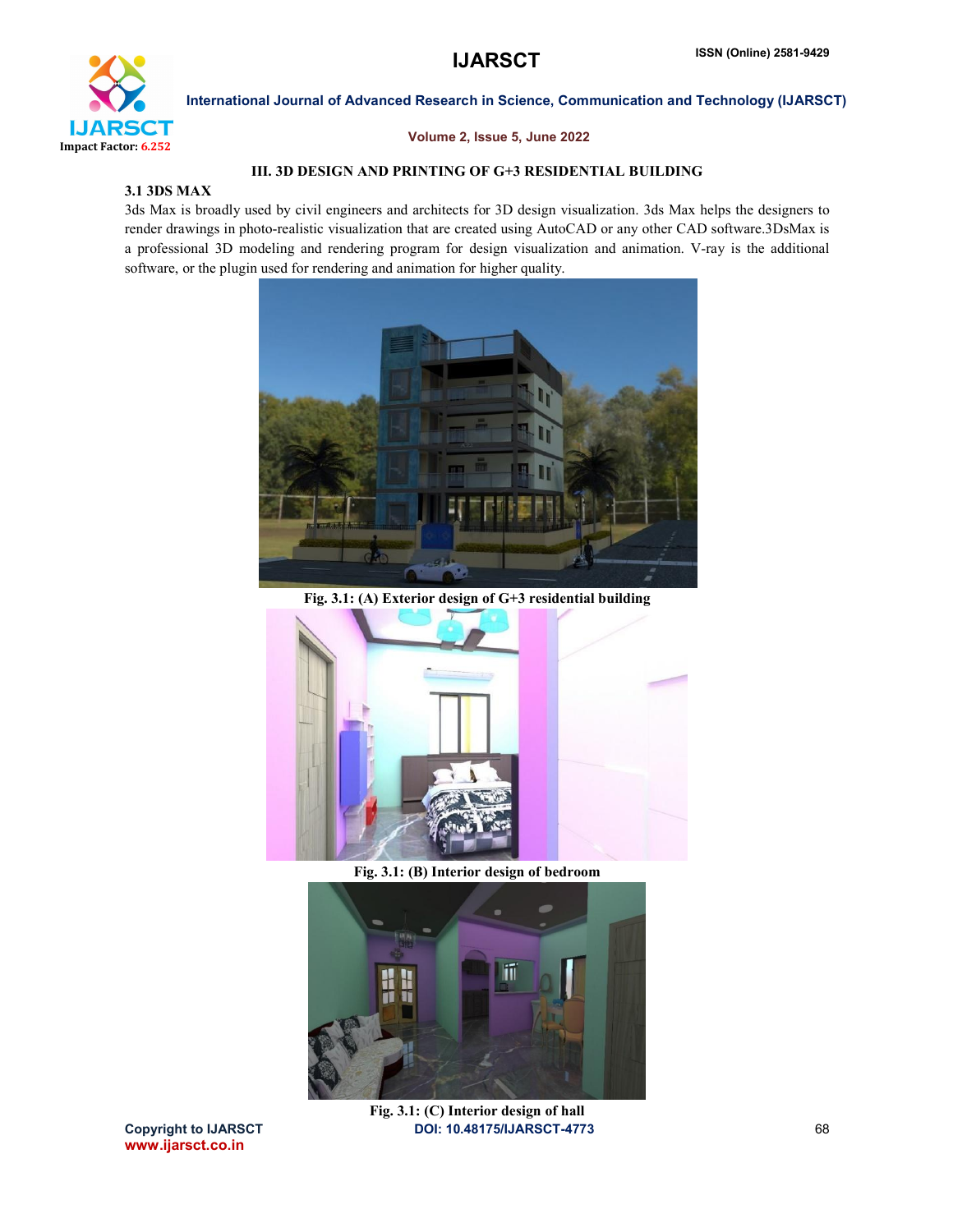

#### Volume 2, Issue 5, June 2022

# 3.2 3D PRINTING

3D printing is a process of creating a model or prototype of visualised image, which is created by using different software's. The 3D printing technology in construction building will reduce the construction cost, time and it gives the required architectural output of the building.



Fig. 3.2: (A) 3D modelling of G+3 residential building

The 3D printing reduces the labour work and material waste. There are different types of machines for 3D printing, and it uses different materials for printing the object required. The material used for printing for this project is PLA, as a prototype of the required building. The printing is done in layers and the dimension of the prototype is (18.6cm x 14.1cm).



Copyright to IJARSCT **DOI: 10.48175/IJARSCT-4773** 69 Fig. 3.2: (B) Output of the 3D printed building